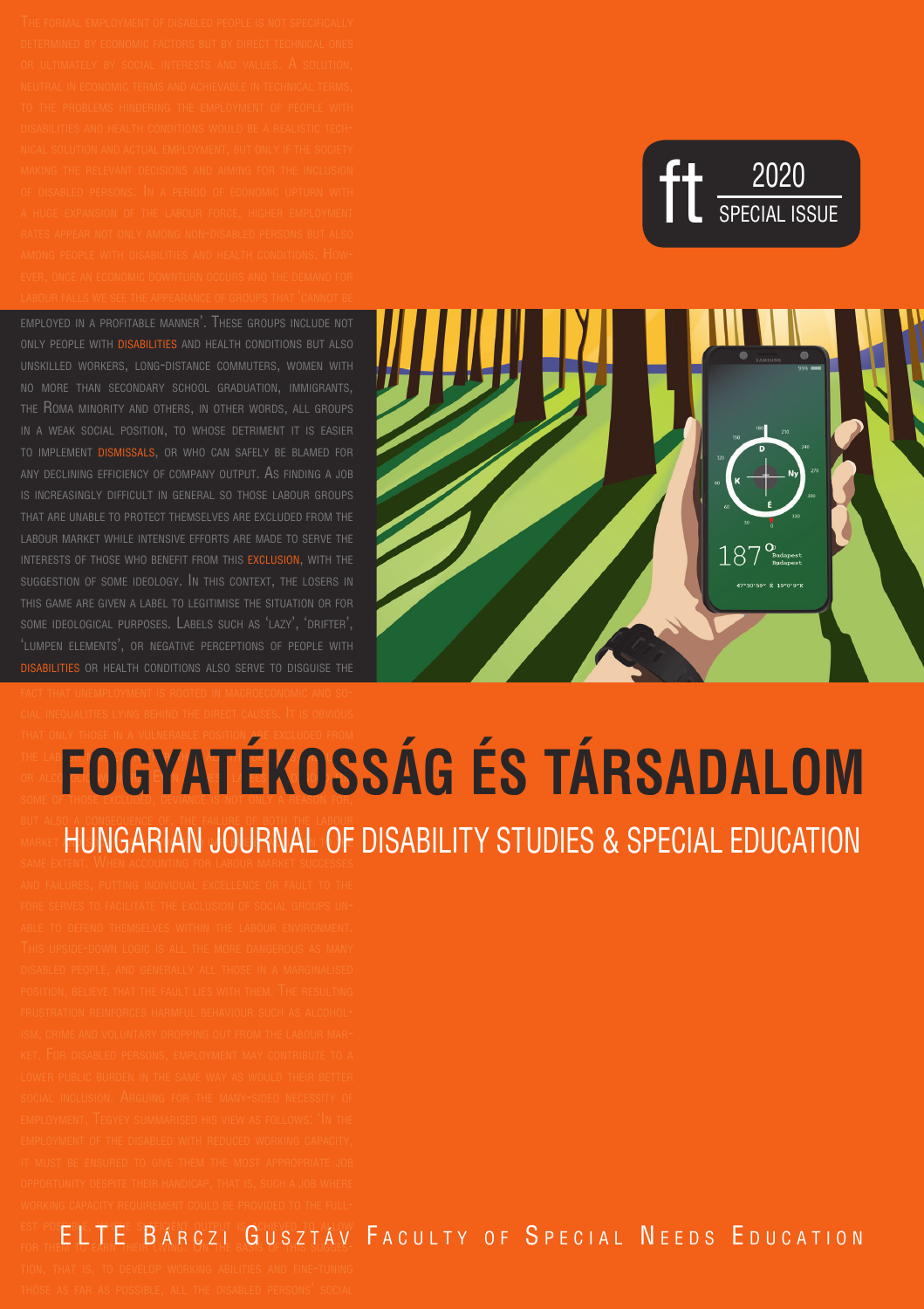# FOGYATÉKOSSÁG ÉS TÁRSADALOM HUNGARIAN JOURNAL OF DISABILITY STUDIES

## 2020 SPECIAL ISSUE

Founders:

Eötvös Loránd University Bárczi Gusztáv Faculty of Special Needs Education • Eötvös University Press • Disability Knowledge Base Foundation

Hungarian Journal of Disability Studies & Special Educa-<br>tion is a scientific periodical publishing only peer-reviewed articles and documents. All the articles are being published<br>for the first time. Its primary language is Hungarian but certain papers occasionally get accepted and published in English or in German.

We accept articles, documents, papers submitted by e-mail as attachments at the following address: **ftszerkesztobizottsag@gmail.com** 

We do not retain or return unsolicited manuscripts and other submissions.

TO PROMOTE EQUAL ACCESS. WE DO NOT USE FOOTNOTES OR ENDNOTES IN OUR PERIODICAL.

All rights reserved.

**Editor in Chief:** Hernádi, Ilona PhD

**Editors of the current periodical:** Sándor, Anikó PhD Cserti-Szauer, Csilla PhD candidate

**Founding Editors:** Könczei, György PhD, DSc Mesterházi, Zsuzsa prof. emerita

#### **Board of Editors:**

Cserti-Szauer, Csilla PhD candidate Horváth, Péter PhD Katona, Vanda PhD Kunt, Zsuzsanna PhD Maléth, Anett PhD candidate Sándor, Anikó PhD Zászkaliczky, Péter PhD

#### **Publisher:**

Papp, Gabriella PhD, habil, dean, Eötvös Loránd University Bárczi Gusztáv Faculty of Special Needs **Education** 

**Editorial Office:** 1097 Budapest Ecseri str. 3. Hungary +36 1 3585537

Proof-read by: Craymer, James over: Szauer, Gyöngyi Design editor: Durmits, Ildikó

HU ISSN 2060-8292 DOI 10.31287/FT.en.2020.2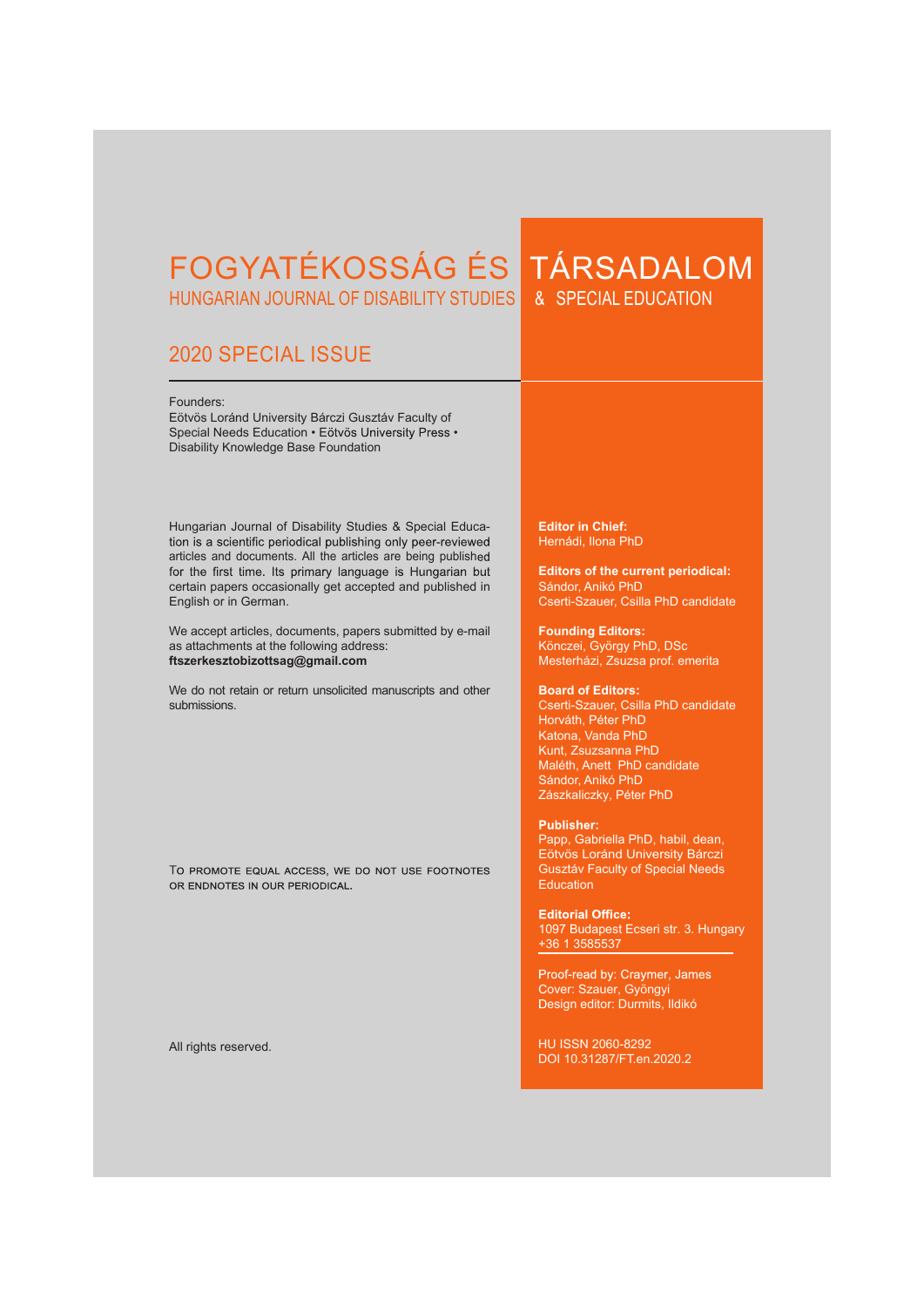### **Réka Török**

# **The Founding of a Service Centre**

**The Most Significant Results of the Content and Methodological Developments Conducted by the Kilátó Piarist Career Guidance and Labour Market Development Centre**

### **Introduction**

*'Four hundred years ago, Saint Joseph Calasanz opened his extraordinary school in Rome. This was the first free-of-charge public school in Europe. He introduced classes as units within the educational system; students were able to enter higher levels based on their unique skills and pace of learning. He was the first to have a language textbook developed in the common dialect; he also started teaching Mathematics in the first class. He wished his staff of educators to receive the most up to date training. He knew well that any school that wishes to enable the steady and lasting progress of their students must never disregard the importance of maintaining contact with the parents. This is why he always sought a close relationship with them.*

*The Piarist Order believes that the key to their founder's success was his ability to recognise God's wishes for that age. He was always attentive to the needs of the children who surrounded him.*

*We, Hungarian Piarists, both clerical and secular members, would like to undertake the great task – just like Calasanz – to start focusing on the present day's characteristics, society and needs, and boldly review our educational activities, pedagogy, pastoral care and everything we would like to do to support children today and tomorrow, guiding them towards "a wholesome and happy life".'*

The above quote from the document 'New union with Calasanz – Invitation to our process of rejuvenation' clearly communicates the wish to revitalise the Hungarian Province of the Piarist Order, which is a common goal of clerics, educators, parents, students, employees of different institutions and members of local communities. The foundation of the Piarist Kilátó Centre was intended to express a call to everyone. The institution aims to be a special place where this call brings people together in creative, productive and empathetic cooperation in the fields of career planning, equal opportunities and education reform (Katona, 2020). In 2019 the Piarist institutions pledged to make career planning the main element of their educational programmes.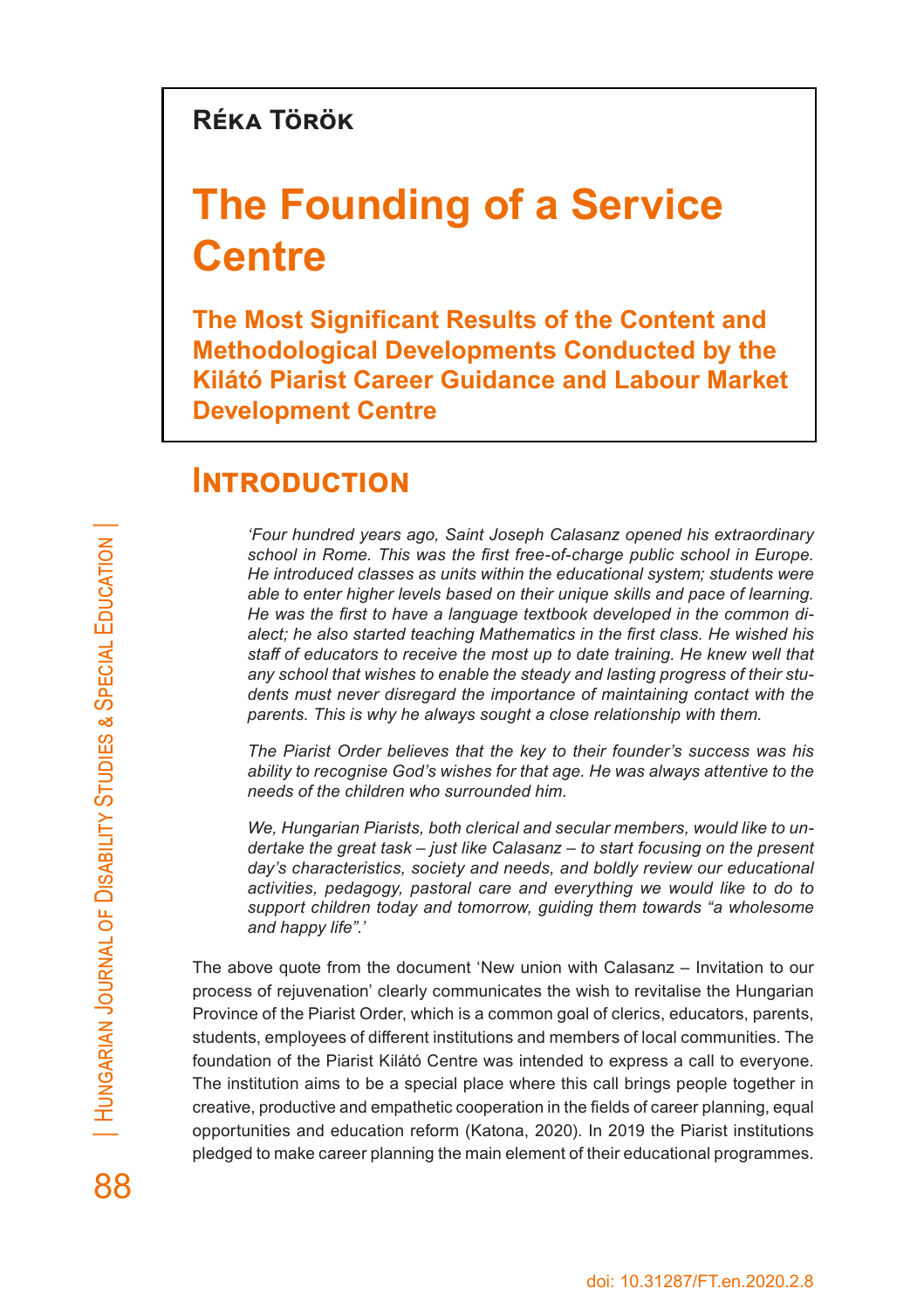The Hungarian Province of the Piarist Order designates an important role to the Kilátó Centre.

## **1. The foundation of the Piarist Kilátó Centre**

Plans to establish the Kilátó Piarist Career Guidance and Labour Market Development Centre in the city of Vác stem from the early 2010's. The intention was to found a multi-functional centre for complex development and career orientation which would also serve as a station for work ability screening, and as an institution for scientific research, methodological advancement and education.

The Kilátó Centre considers young people between the ages of 12 and 30 with high developmental and care needs to be its primary target group, with a special focus on career guidance, further educational services and support for young people with special educational needs and disabilities to have equal rights in making use of labour market services.

The career counselling services at the Kilátó Centre were preceded by developmental processes – service planning, content development and testing. Preparatory activities related to establishing the Kilátó Centre included career guidance services for 252 young people (primary and secondary school students and young adults currently neither in employment, education nor training) and their parents and teachers. Experience from these services were utilised in the development of the professional activities of the centre.

### **2. Activities of the content and methodological development process (2017–2019) and main results**

Starting in 2017, development was carried out by groups of specialists committed to inclusive services as described in the National Disability Programme (Országos Fogyatékosügyi Program (2015–2025.) szóló 15/2015. (IV. 7.) országgyűlési határozat – Parliament decree 15/2015. (IV. 7.) on the National Disability Programme (2015–2025). Through inclusive career guidance young people with special educational needs or disabilities have equal opportunities to use modern, high quality, mainstream services facilitating complex career-planning and transition to employment. These services help them build career-related competences, reach their goals, establish an independent life and become more included in society.

Experts responsible for content and methodological development outlined six main principles which then guided the preliminary work on the services. The first principle was the individualised nature of services, meaning that every young person shall receive the service that best suits their individual needs and condition. According to the second principle, activities should be organised for three age groups (primary school students, secondary school students and young adults), taking closer (parents, siblings, family) and broader (teachers, school, workplace) circles into consideration.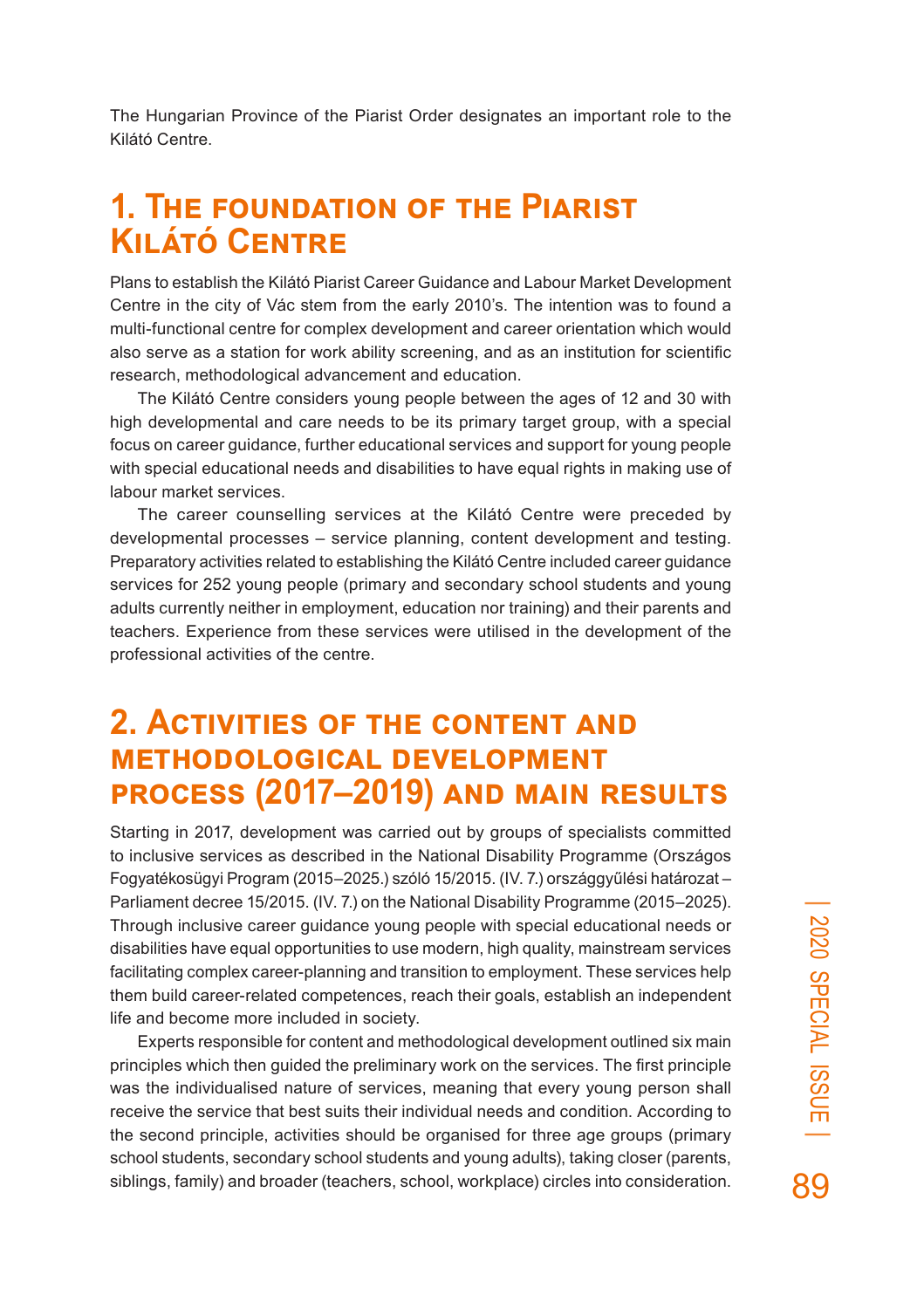The third principle is that of accompaniment: one of the most important activities of the Kilátó Centre should be the continuous and personal accompaniment and support of young people who use the services of the center. The fourth principle calls for evidence-based services: real needs, local opportunities as well as research data and experience should serve as starting points for developmental processes. The fifth principle is the use of a participatory approach: focusing on work based on participation and cooperation through participatory research and development, inviting emancipatory and participatory actors, making (self) inclusion possible for SEN groups, also providing affirmation in their own decisions, helping them become the experts of their own lives and empowering them in the areas of research and development, services and training. Finally, the sixth principle is to build extensive partnerships: the complexity of the target group requires extensive alliances with both private and public sector actors and to this purpose, widespread local cooperation is needed.

Guidance documents used by experts while drafting the principles and providing a foundation for the developments:

- 1. A concept note by the European Union and the European Lifelong Guidance Policy Network (ELGPN) on lifelong guidance, in particular guidelines 17 and 18 which emphasise the support of disadvantaged groups, including children and young people with special educational needs and adults with disabilities;
- 2. The Hungarian version of the 2013 ELGPN Glossary for career guidance activities;
- 3. Act CXC 2011 on national public education 4 § (25) on SEN target groups;
- 4. Act XXVI 1998 on the rights of persons with disabilities and promoting equal opportunities in the definition of persons with disabilities;
- 5. Parliament decree 15/2015. (IV. 7.) on the National Disability Programme (2015–2025);
- 6. Publication by the Hungarian Province of the Piarist Order on the the identity of their service with regard to the vision of Saint Joseph Calasanz

Employees of the centre have set the following objectives in the organisation's documents and the documentation governing the establishment of the Kilátó Centre:

- Equal opportunities in accessing career counselling, continuing education and labour market services for young people (aged between 12 and 30);
- Preparing students needing special attention and care including students with special educational needs and young people with disabilities – for independent life and career planning through providing career counselling services;
- Compiling knowledge about all target groups and types of disabilities and utilisation of this knowledge among the target groups in need of career counselling;
- Accompaniment of the learning and further educational processes;
- Improving the work-related identity and skills of those who need it;
- Removing obstacles to career-development caused by disabilities or other environmental factors;
- Encouraging successful transition to employment through individual accompaniment, using the most up to date tools and methodology available and utilising the conserving and strengthening forces of the community;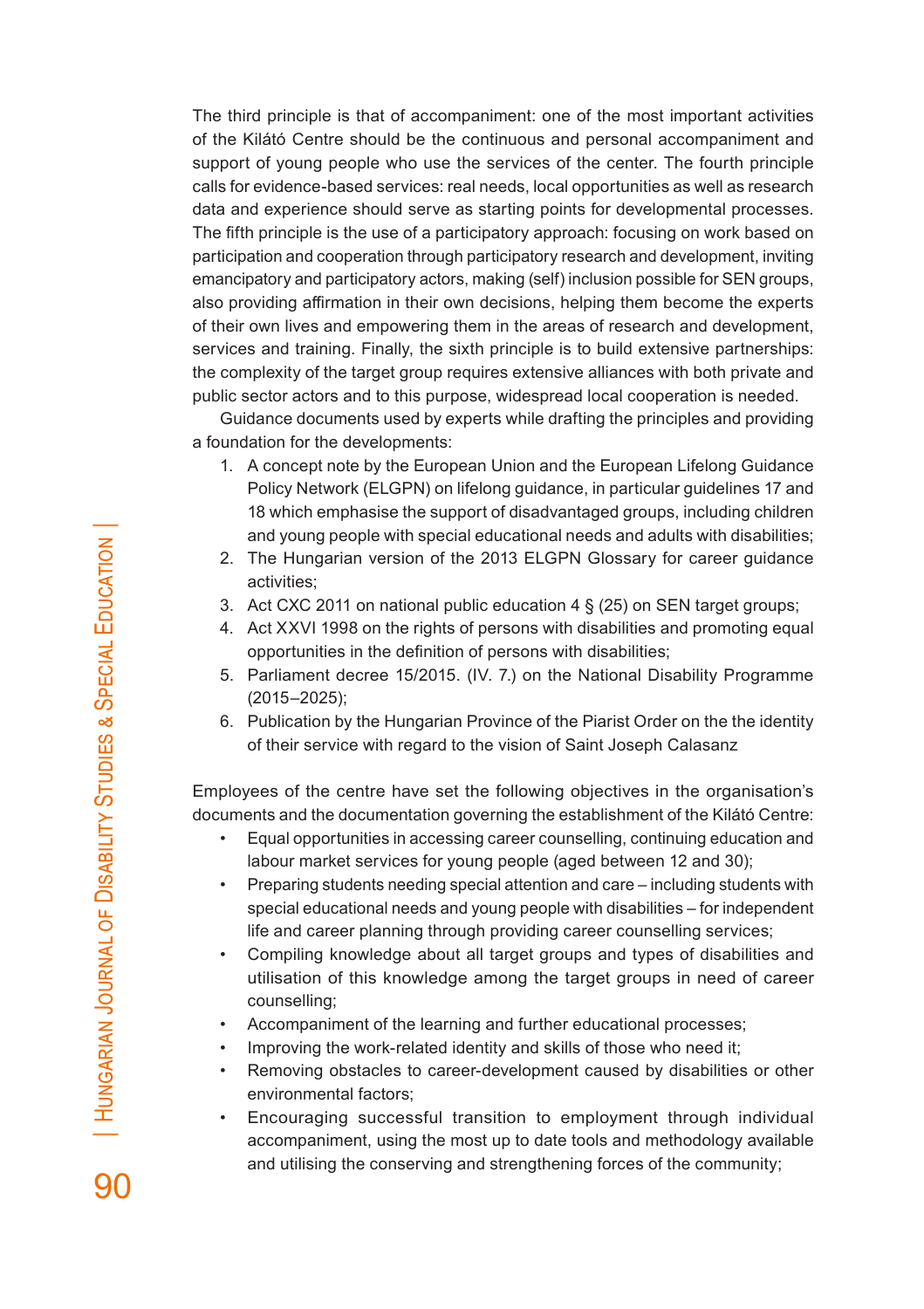- Empowering the development of social and community engagement of young people using the services, as well as their parents and families;
- Developing the centre's own knowledge base to serve young people with typical development;
- Establishing cooperation with partner institutions;
- Designing and running projects to develop services out of the regular scope, utilising already existing practices and measuring their impact;
- Active participation in methodological development and research, as well as the education of professionals and organising of events in the field;
- Involving Piarist schools in the career support activities.

## **3. Developmental activities related to the founding of the Kilátó Centre**

In the establishment stage in the spring of 2017, as a result of the research and development qualification process, the processes of methodological development and the centre becoming an institution were all classified as research and development activities. A two-year pilot period was commenced, enabling the planning and testing of future services and examining their effectiveness. The author contributed to the planning of the research and development activities, the recruitment of experts and coordinated research, expert meetings and the processes of designing and testing the career diagnostic questionnaires as well as the compilation of the professional protocol.

As a first step, foreign and national research data on career counselling for SEN and other target groups with disabilities was gathered and reviewed, and research hypotheses and plans for involving the target groups were established. Experts contributing to the innovations reviewed relevant policy documentation, earlier research papers, and methodology developed for SEN target groups, and assessed the adaptability of currently existing diagnostic tools, after which they created the hypotheses, planned and scheduled the research activities.

Two major starting points set the course for the professional development strategy. One was a regional assessment (in Pest County where the services would take place), and a national assessment of members of the future target group. The other starting point was the development of the key concepts for the main service areas, based on the above mentioned assessments.

### *3.1. Assessment results*

To be able to thoroughly plan the professional activities of the centre, it was important to map the expectations and opinions of organisations, experts and employers offering career guidance. This is why focus group interviews were conducted in the first phase of the research and development process. Later, members of the target groups (young people, parents and partners) were asked about their preferences for future services to be offered in the centre. Researchers also inquired about their level of satisfaction with the services already available. These results served as a base for the pilot programme.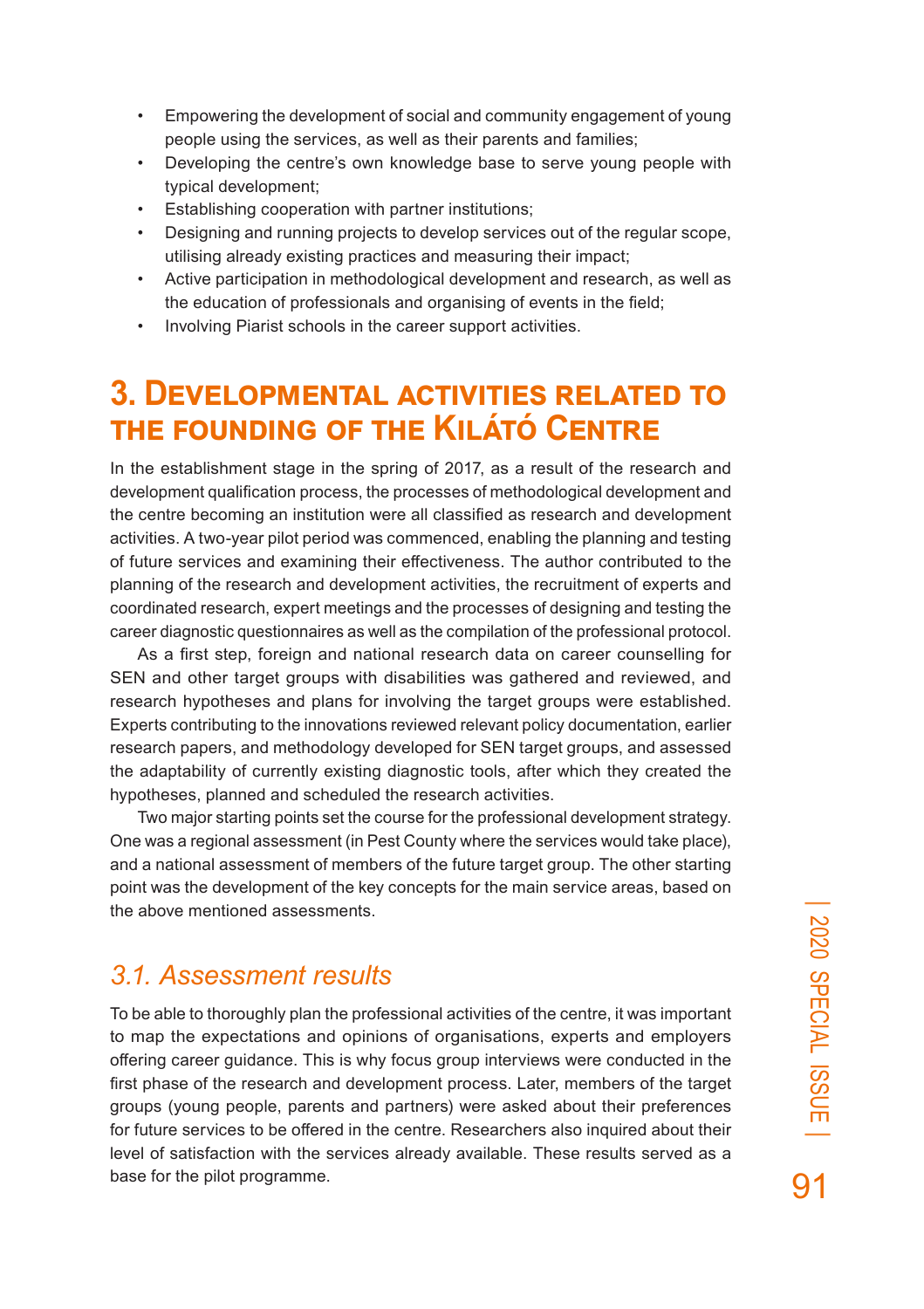The primary situation analysis and needs assessment took place with the participation of three groups of experts. The focus group interviews were conducted in June 2017 in the Vác region with a total number of forty participants, of whom twelve were counsellors, nineteen were educators and nine were representatives of respective companies. The central topics of the interviews were identifying the missing service elements and formulating an action plan to manage these shortfalls. Summarising the results of the focus group interviews, the following activities seem to be in the highest demand:

- Increasing the number of professional is the field, providing vocational training, forming expert working groups, appointing SEN coordinators;
- Providing employers with training and educational materials to overcome the lack of information in the areas of SEN and disadvantaged workers;
- Building a parental information system; creating a continuously updated database, listing the professions that can be performed by people with certain kinds of needs or disabilities – sorted by SEN target groups;
- Changing society's attitudes regarding SEN target groups, to ensure a higher level of acceptance (e.g. through media and film appearances);
- Establishing a mentoring system and on-the-go services;
- Finding market gaps and job opportunities in the region, providing part time or full time employment and specialised positions created by dividing and restructuring the multiple scopes of activities;
- Assuming the roles of mediator and coordinator, acting as a liaison between their clients and the employers and also between the actors of the concerned sectors;
- Organising a professional forum for interested employers and representatives to exchange experiences;
- Strengthening the system of career diagnostics and the assessment of professional competences, starting in primary school and continued in secondary school;
- Providing secondary school students and young adults with job trials, student jobs, internships and transit employment;

In the second phase (December 2017), a nationwide survey research was conducted with the participation of the SEN target groups (with regard to students, the parents were also invited). The surveys were filled out in person and six sub-samples were assessed:

- 1. Primary school students (classes 7 and 8, students with SEN and disabilities);
- 2. Secondary school students (classes 9 to 13, students with SEN and disabilities);
- 3. Parents (parents of the primary and secondary school student participants);
- 4. Young NEET people (young people between the ages 18 and 25, just entering the labour market, neither in employment, education nor training);
- 5. Currently unemployed people with disabilities (disadvantaged or disabled people, over 25 years of age, currently registered as job seekers);
- 6. Currently employed people with disabilities.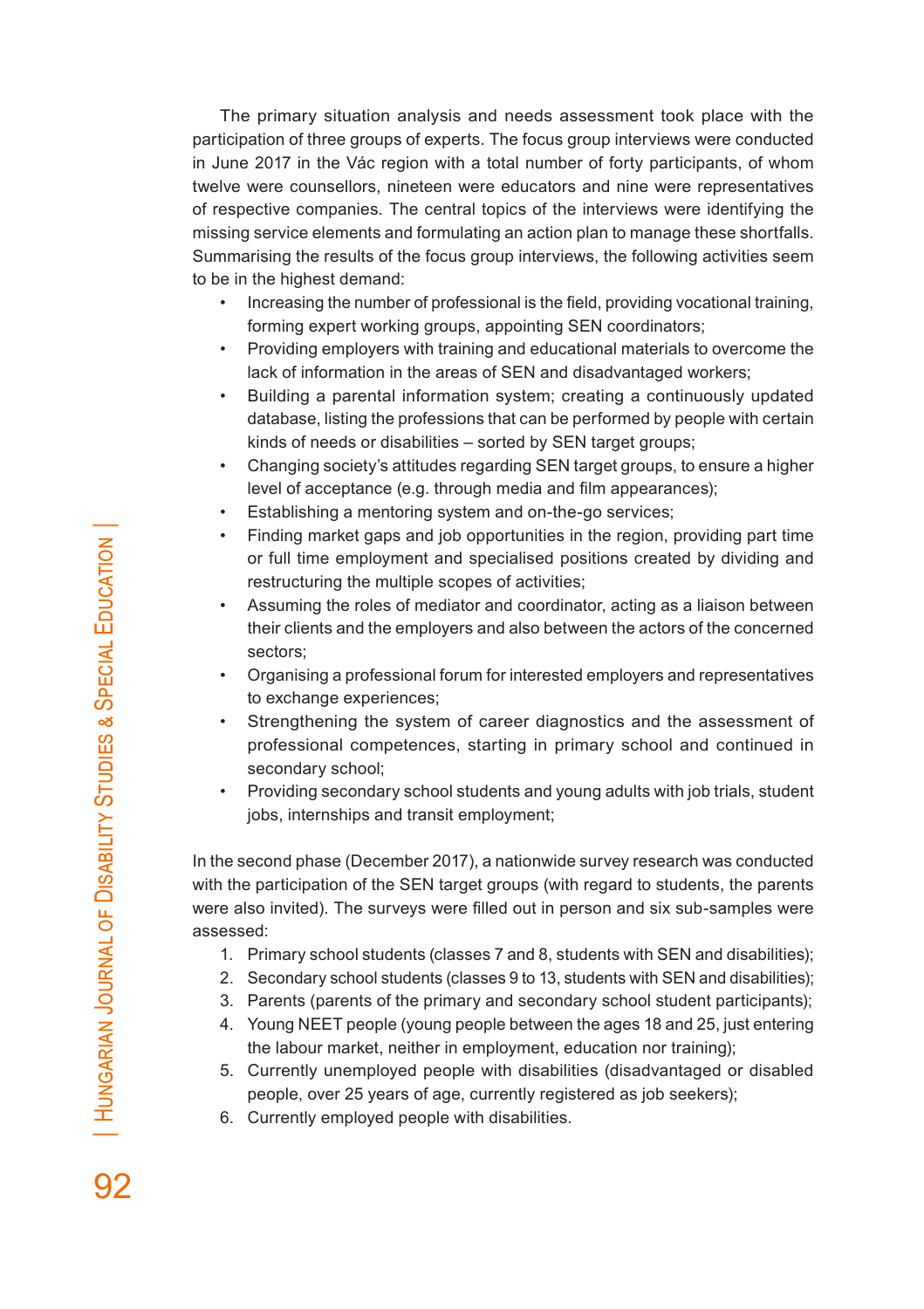A total number of 543 people from the six groups took part in the survey. The sample was heterogeneous regarding the type and degree of disadvantages: the largest proportion of the sample comprised people with mobility challenges, concentration deficit disorders, behavioural disorders, visual and hearing impairments, intellectual impairment and certain learning disorders (dyslexia, dysgraphia, and dyscalculia).

Of the entire sample, 42% never used any services in connection with career choice. The greatest percentage of those who did not have any experience with career counselling were those of working age: the NEET sub-group and the employed and unemployed people with disabilities (over 80%). In contrast, the number of those who had never used career counselling was only 3% for SEN students in secondary school and 16% for SEN students in primary school, and 18% of parents remembered not availing of such services. The reasons for not seeking advice from career counsellors were mostly either a lack of knowledge or a low level of motivation.

Based on the results, the most useful services for primary school students would be those directly supporting career choice, involving personal interaction and directly including the respective families in the process. Secondary school students would prefer activities that improve their self-knowledge, independence and decision-making. The difference between the preferences of two age groups is clear: the secondary school students preferred indirect services aimed at improving skills while the primary school students mostly sought direct, personal support. At the same time, half the secondary school students were also open to individual counselling but in their case it was of the utmost importance that the counsellor had a strong professional background. Parents were open to different services in greater numbers than primary school students. Their first choice would be services for improving skills, but individual counselling and practical training would also be in high demand.

#### *3.2. Supporting studies*

As the second stage of the research and development process, the expert working group conducted studies in six areas, aiming to review the concepts of service development and utilising the results of the assessments. The experts identified those that would serve as a foundation for future service protocols regarding the three main target groups (primary school students, secondary school students and young adults). Furthermore, the following important guidelines for research and development activities were identified:

- 1. Adapting tools based on individual characteristics instead of SEN-specificities – SEN-based adaptations might be necessary in some cases and for certain activities, but the starting point for development should always be based on individual and environmental characteristics. In this complex system, SEN status is an important, but not necessarily the most determining factor;
- 2. Mentoring and accompaniment should be handled separately from the other activities within the range of the career counsellor's competences; a list of criteria should be set to determine whether a mentor and accompanying person should be involved in the development; moreover, creating a representation of the client journey is also appropriate;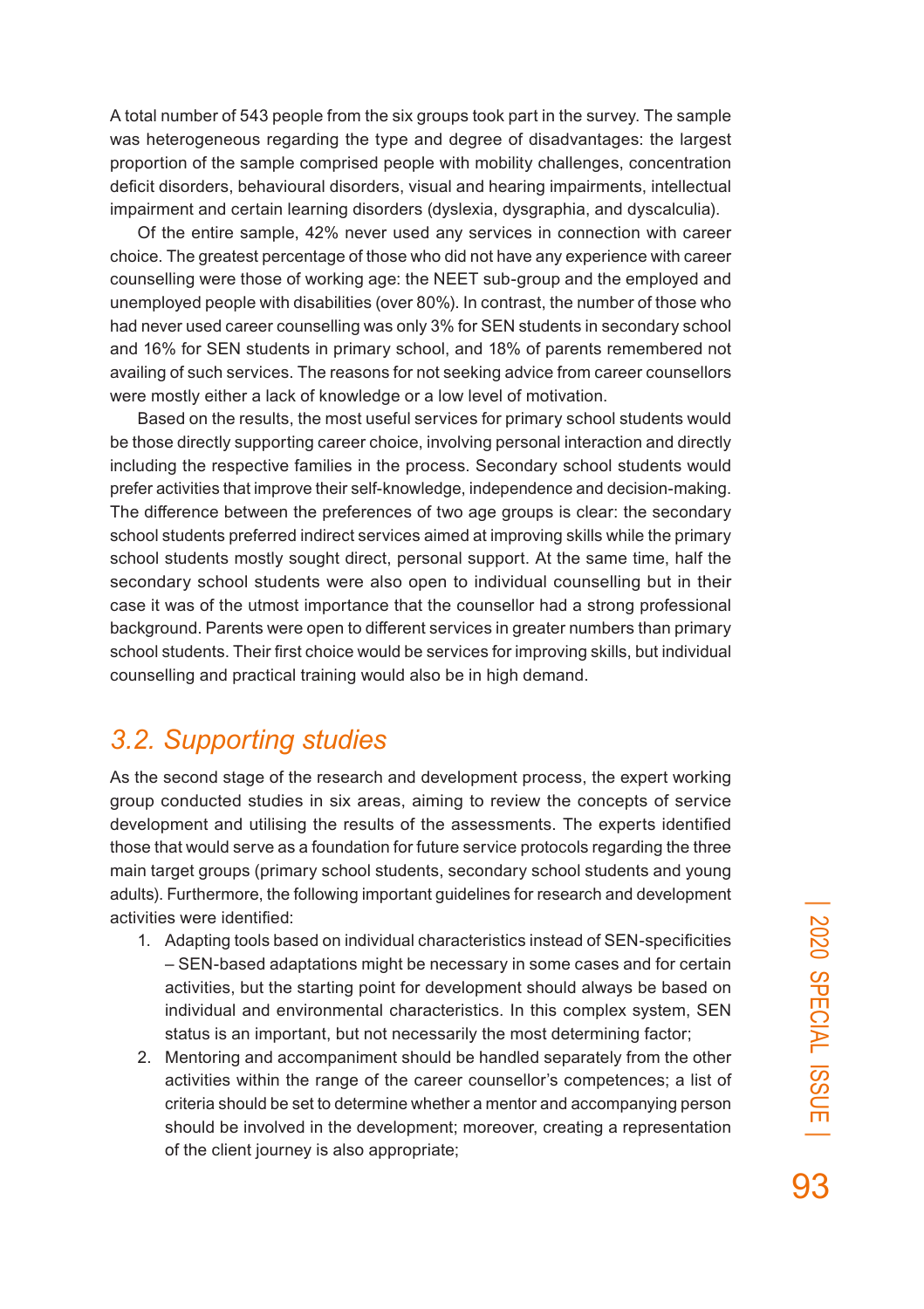3. Testing well-established practices during the pilot period. This way development activities are approached in a complex service frame, integrating social activities and the supportive power of social media in career building, which might also serve as an information base; it is important to involve role models in the information providing process.

The list of supporting studies included the following:

- 1. Developing the concept of service methodology for primary school students;
- 2. Developing the concept of service methodology for secondary school students;
- 3. Developing the concept of service methodology for young people neither in employment, education nor training;
- 4. Developing the methodology of mentoring and accompaniment;
- 5. Developing the methodology of career guidance services regarding the content of diagnostics and interventions for all target groups;
- 6. Preparing a study on the organisational operations and institutional model in relation to the activities aimed at supporting the clients' successful transition to the labour market.

In preparation for the research and development process, there was a networking phase with regional service providers (from Budapest and Pest County), educational institutions, disability organisations and labour market actors. As a result, the Kilátó Centre initiated a partnership with 47 institutions for the pilot period, including 15 schools, where career diagnostic tests, work diagnostics and other services were tested.

## **4. Main outcomes of the service development processes**

Based on the outcomes of the primary situation analysis and needs assessment and supporting studies, six main service elements were developed.

As part of the career diagnostic service, self-assessment career guidance surveys for primary and secondary school students and young adults were developed, supplemented with assessments of the young person completed by their parents and professionals working with them (e.g. educators). The surveys were made available in paper and online format, the latter also available in accessible and easy-to-read versions for all target groups (with videos in sign language). As part of the work diagnostic service, methodology for computerised aptitude tests was developed and professional training for using the ErgoScope work simulator and tabletop aptitude testing tools was conducted. With the aid of psychological aptitude testing tools the students received feedback on their skills which may be of help in their studies. As a result of this activity, during the pilot (research and development) period, ergoscopic aptitude testing of 100 young people was conducted, as was aptitude testing of 50 young people with tabletop tools.

Content for individual counselling and group-based career guidance services were developed and these services were tested in the pilot period, besides which disability-specific adaptations of the above services were developed for six disability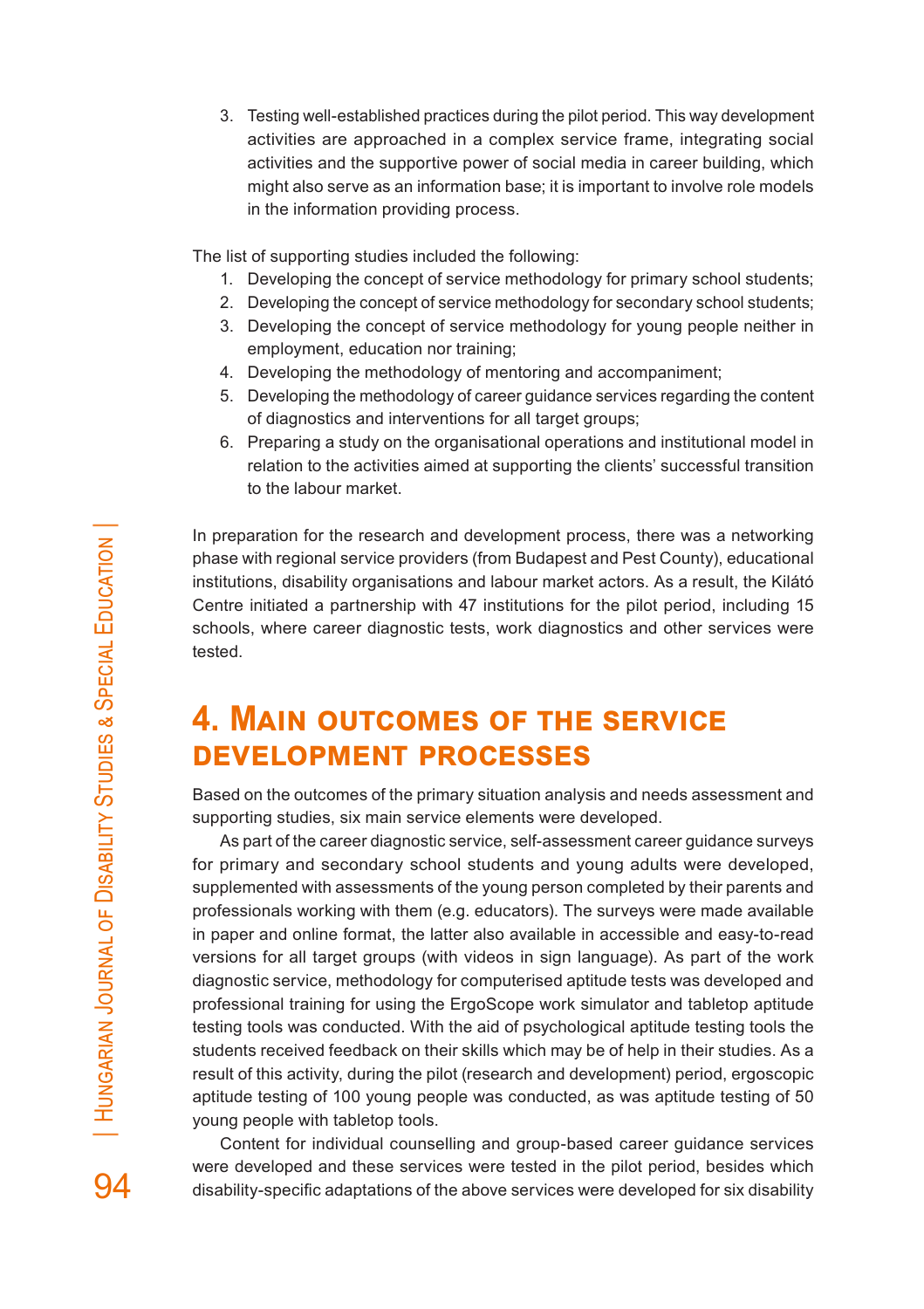types (e.g. Orientation Day). As a first step, syllabuses for the different age groups were created; later, individual aspects were integrated by experts in the fields of respective disabilities. These aspects cover techniques and methods to be used in cases of different disabilities, including unobstructed access of information.

As a result of the content development for services for educators and parents and the testing of these services during the pilot period, the Academy for Parents and Teachers Programme was established. This is a 90-minute interactive, experiencebased workshop, containing thought-provoking and awareness-raising elements regarding potential career guidance services for young people with special educational needs. The service plays a significant role in addressing and motivating the supportive environment in order to strengthen the outcomes. 103 participants attended the academy for teachers, and 21 attended the academy for parents.

The methodology of workplace visits and test-workshops was designed in the following fields: computer science, agriculture, hospitality, logistics, engineering and the social sector. These services introduce different tasks and allow participants to try and practice them.

Finally, the development of career information materials produced introductory materials for 30 careers with regional relevance for Pest County, as well as 200 career-descriptions with respect to the characteristics of the SEN target groups. Twenty career-descriptions were also created in an easy-to-read version for young people with intellectual disabilities.

### **5. Development of the career diagnostic service and survey results**

As part of the content and methodological development process, career guidance assessment tools for primary and secondary school students and young people with special educational needs were compiled, prepared, tested and assessed for suitability. In his paper on survey design Orosz (2018) highlighted the correspondence between the factors; he also mentioned the differences between the individual subsamples; furthermore, he discovered relationships between responses of counsellors and parents and responses of student participants. Additionally, he reviewed the aspects of instructions that require special attention and the optimal ways of setting the environment for data collection when working with young people with special educational needs (Goldberg et al., 2013).

### *5.1. A short introduction to the survey inventory*

The survey inventory consisted of two parts, part 'A' and part 'B'. Part 'A' included demographic and other status variables, whereas part 'B' included scales measuring different psychological dimensions. Scales included in the survey inventory measured the following career choice-related dimensions:

1. Recognising strengths and challenges (the respondent's level of ability to recognise their own strengths and areas of improvement in relation to different tasks);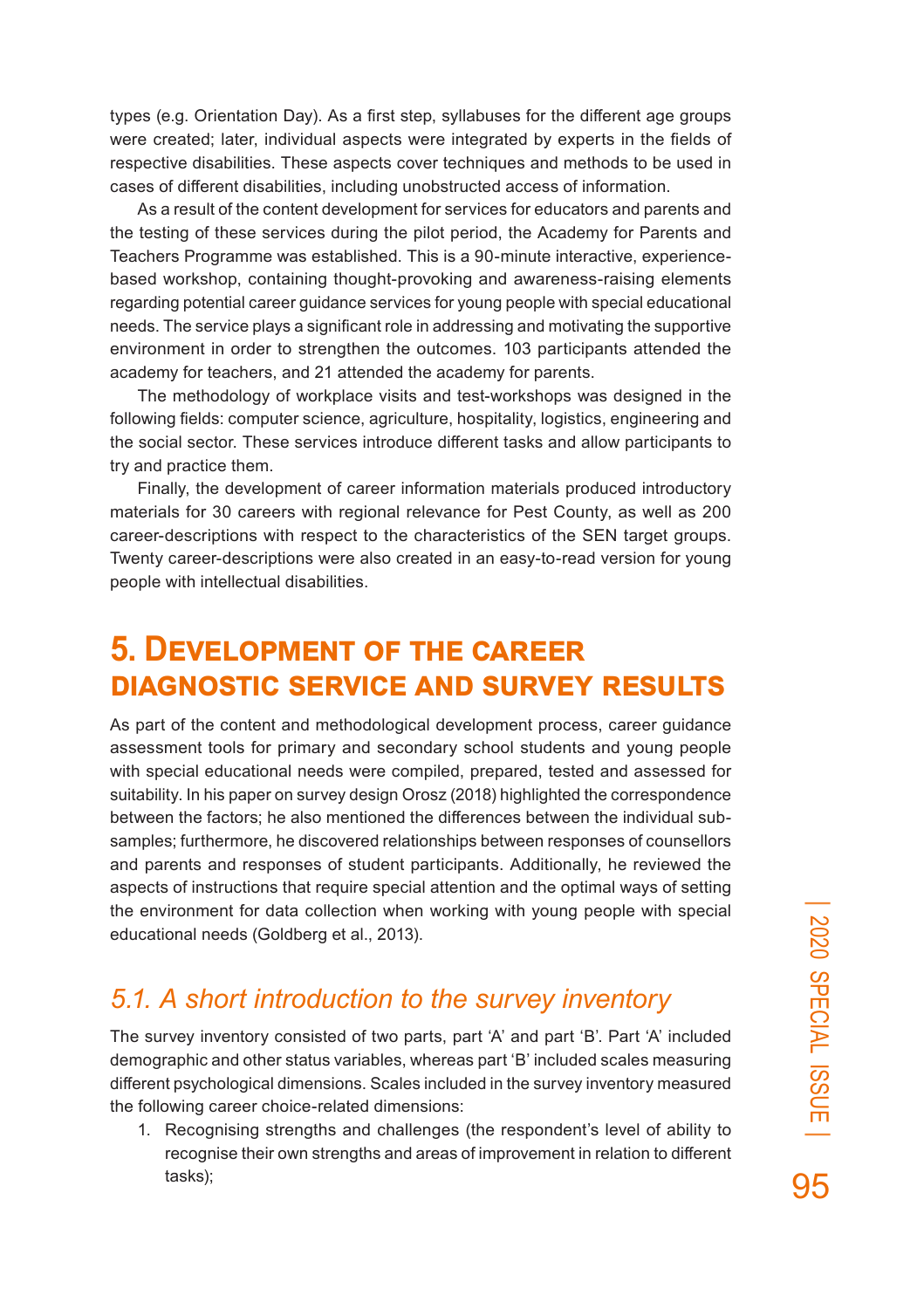- 2. Self-efficacy in articulating one's disability (the respondent's level of ability to express their disability);
- 3. Adapting to changes and perseverance (the respondent's reactions to obstacles);
- 4. Perceived social support (the level of help and support the respondent can expect from others [in general, from family and friends] when needed);
- 5. Leading an independent life (the respondent's level of independence in pursuing everyday activities [e.g. transport, running administrative errands]);
- 6. Goal-setting and planning (the respondent's level of ability to set goals and make plans);
- 7. Academic motivations (the extent to which the respondent has intrinsic [e.g. gaining knowledge] and extrinsic motivation [e.g. for a reward] to learn);
- 8. Academic amotivation (the extent to which the respondent is amotivated to learn for different reasons [e.g. finding it boring]);
- 9. Competences (the respondent's competences in the main areas [personal, social, cognitive and special competences]);
- 10. Self-efficacy in career decisions (the level of the respondent's ability to successfully make decisions during the processes of career guidance and the career advancement, and pursue the activities pertaining to the decision);
- 11. Work motivations (the extent to which the respondent has intrinsic [e.g. bringing them joy] and extrinsic motivation [e.g. having a wish to prove themselves] to work hard);
- 12. Work amotivation (the extent to which the respondent is amotivated to work for different reasons [they are afraid they will not perform well in their job]);
- 13. Areas of interest (the fit between the respondent's personality and their expectations for the job);
- 14. Work style (the fit between the respondent's preferences and the material and personal circumstances of the job);
- 15. Career engagement (the amount of positive steps taken and behaviours shown by the respondent in order to build their career).

The teacher and parent versions of the self-assessment surveys followed the structure of the student versions, hence everyone assessed the exact same 15 dimensions (the ones listed above). The evaluation methodology for all the surveys was created based on the averages and standard deviations (Török, 2017):

- (a) High score: the services are not needed;
- (b) Medium score: services might be needed in the respective area; and
- (c) Low score: services are needed.

Scores were supplemented with written assessments, aiming to determine the content of the personal development plans, make suggestions for services and develop action plans based on the needs emerging from the survey results.

Respondents could also give text responses regarding certain survey dimensions (e.g. strengths and challenges, goals, career interests), which would provide a more detailed profile of the young person and enable qualitative analysis. For example, if a student specified that they would like to become a carpenter, it would be possible for them and the counsellor to assess whether the indicated areas of interest, skills and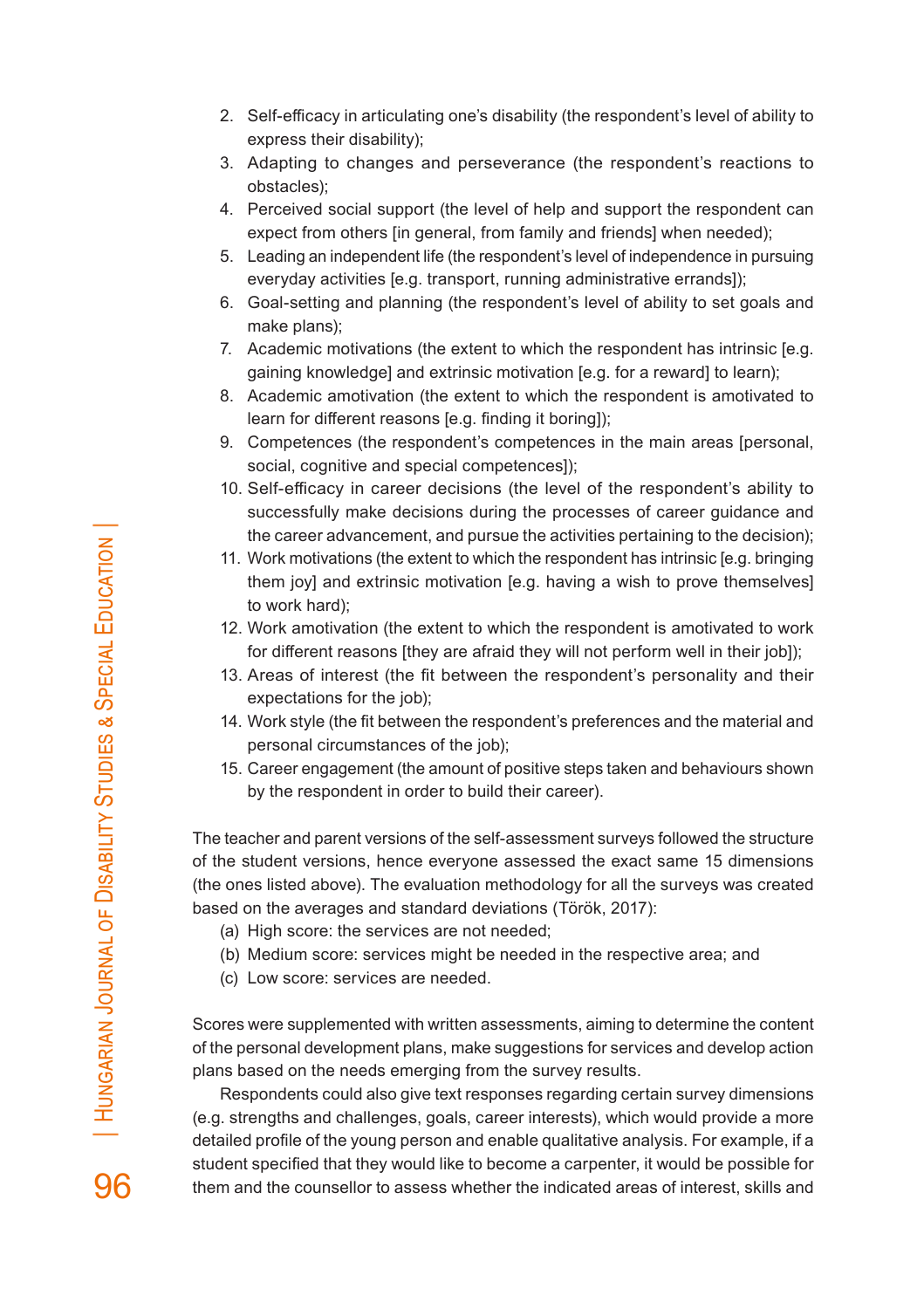work styles were a good fit for the desired profession. If there was a need to review other professions in order to find the best fit for the student's interests and skill set, that would be recorded in their personal development plan.

### *5.2. Introducing the young people in the sample*

The survey was completed by 262 participants (100 female) with special educational needs. Participants were aged between 13 and 30 years, with an average age of 18.47 years (SD = 3.95). 37.4% of the participants (98 persons) were in primary school, 38.5% (101 persons) in secondary school, and 24.0% (63 persons) were young adults neither in employment, education nor training (Török, 2019b). 41.6% of the participants (109 persons) had prior experience of career choice-related services. Young people with the following disabilities and disadvantages participated in the survey research: visual, speech and hearing impairments, physical and intellectual disability, dysgraphia, dyscalculia, dyslexia, behavioural and attention deficit disorders and autistic spectrum disorders (Orosz, 2018).

### *5.3. Main outcomes of the survey design process*

The surveys had appropriate psychometric properties in terms of validity and reliability, hence they were suitable for use in the later phases of the research. Based on the research outcomes, the following pattern of relationship could be observed*:* goalsetting – self-efficacy in career decisions – career engagement. Through improving skills related to goal-setting – which is the basis for career choice – mental associations for goals become stronger, resulting in higher levels of motivation and better long-term performance (Oettingen and Gollwitzer, 2010). While pursuing goals, the area-specific self-efficacy of the students becomes stronger, leading to more adaptive behaviours and stronger career engagement.

Self-efficacy in career decisions is a sensitive indicator of career-related opinions and the probability of future steps, and is a good predictor of the necessity of career counselling. The level of self-efficacy in career decisions is connected to the behavioural factors of adaptability to educational and work environments, and a growing level of self-efficacy strengthens career engagement. Enhancing the level of self-efficacy in the career decisions of young people will have a great positive impact on academic performance, positive self-efficacy expectations and the proactive discovery of their life goals (Török, 2017).

Even if young people have a clear vision of their career choice, they are often less informed on how to attain it. This is why goal-setting plays an important role in predicting whether the growth in self-efficacy in career decisions would become manifest in tangible behaviour. Clear and specific objectives are more likely to lead to effective behaviour through self-efficacy. Those young people who make careerrelated decisions with self-confidence are more likely to set goals for themselves, and hence are more likely to make plans and discover career opportunities (Török, 2017). Materialisation of behavioural indicators can be measured through career engagement, indicated by the frequency of observable behaviours.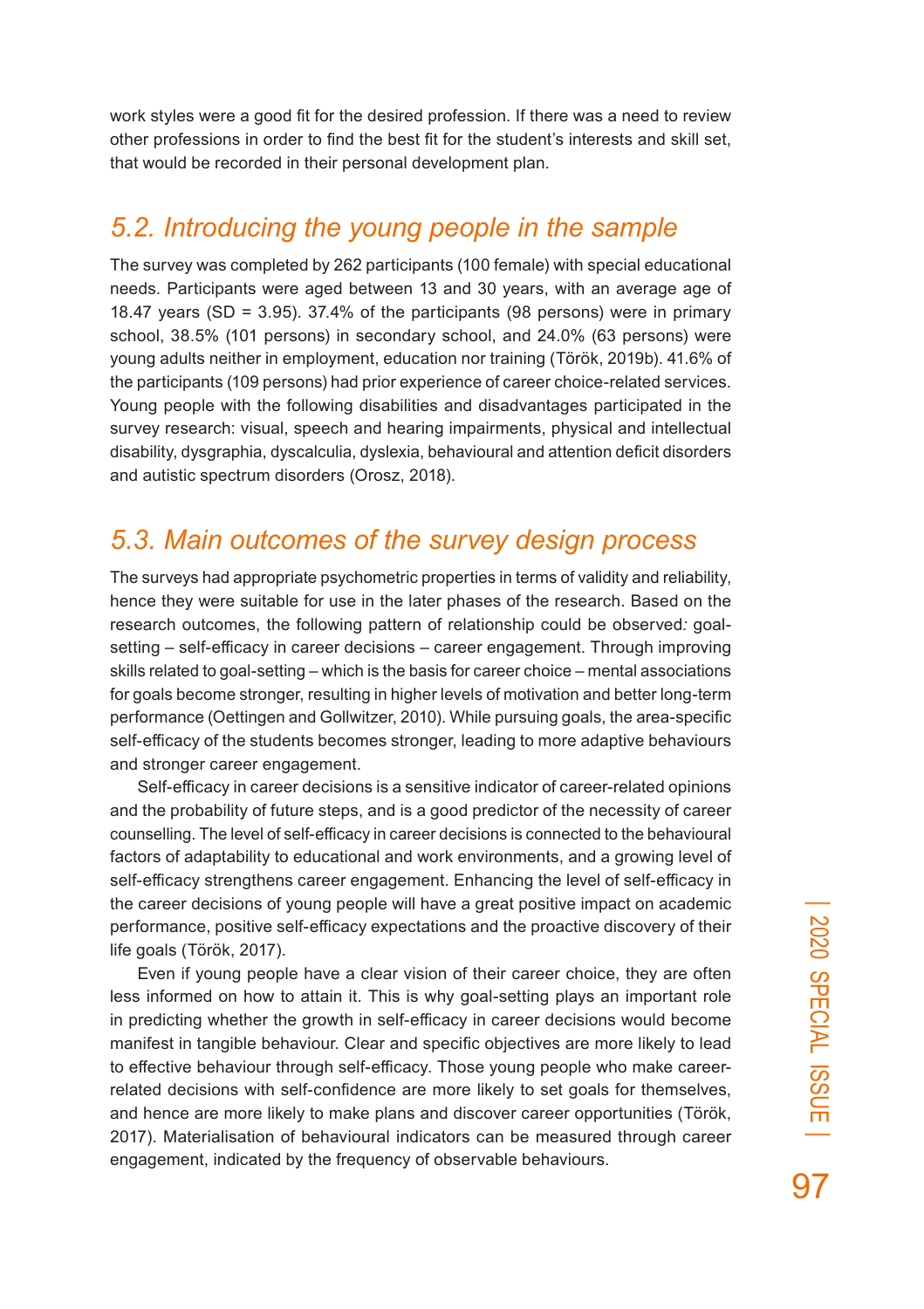### *5.4. Conclusions and potential opportunities for practical use*

In conclusion, the survey results show that in the case of groups in which selfassessment methods were effective, the introduced tools were able to provide a complete diagnostic view on career planning directions for young people with special educational needs:

- a) The chosen psychological constructs (15 dimensions) proved to be appropriate and informative regarding the career guidance of students;
- b) The chosen methods were effective in helping determine the focal points of counselling and consultations for each student;
- c) Surveys may be used with participants having most types of special educational needs, optimised for three age groups (ages 13–14, between the ages of 15 and 18, and young adults aged between 18 and 30);
- d) The tools are appropriate for conducting 360 degree assessments, besides collecting the opinions of parents and professionals working with the young persons;
- e) The final survey inventory is appropriate for use in multiple consequent assessments to determine important changes regarding the career orientation of young people, as well as the rate and pace of their improvement (Orosz, 2018).

## **6. Impact assessment of services**

During the pilot period, self-assessment diagnostics for 262 young persons were conducted (with the participation of 54 parents and 88 educators), as well as the computerised aptitude testing of 100 young persons. Furthermore, the following services were provided: workshops for 48 participants, individual counselling for 11 participants, workplace visits for 7 participants and accompaniment for 11 participants.

Throughout the pilot period the Kilátó Centre examined the individual development of student participants with special educational needs that might have been induced by the services in the respective fields (positive adaptability to change, challenges in adaptation, perseverance, social support, support from the family, support from friends, or self-efficacy in career decisions and career engagement). The aim of individual and group counselling was to provide information tailored to the respective age group and type of special educational need, and to enhance positive attitude and self-efficacy. Both individual and group counselling sessions lasted 90 minutes.

Participants completed the scales before and after receiving the services. A total number of 41 young people (20 females) with special educational needs participated in the impact assessment. Participants were aged between 13 and 26 years, with an average of 17.20 years (SD = 3.10). 43.9% of the participants (18 persons) were primary school students, 51.2% (21 persons) were secondary school students and 4.9% (2 persons) were young adults neither in employment, education nor training. 53.7% of the participants (22 persons) had prior experience of career choice-related services. Three persons took part in individual counselling, 37 persons attended group counselling and one was in a job trial. Young people with the following disabilities and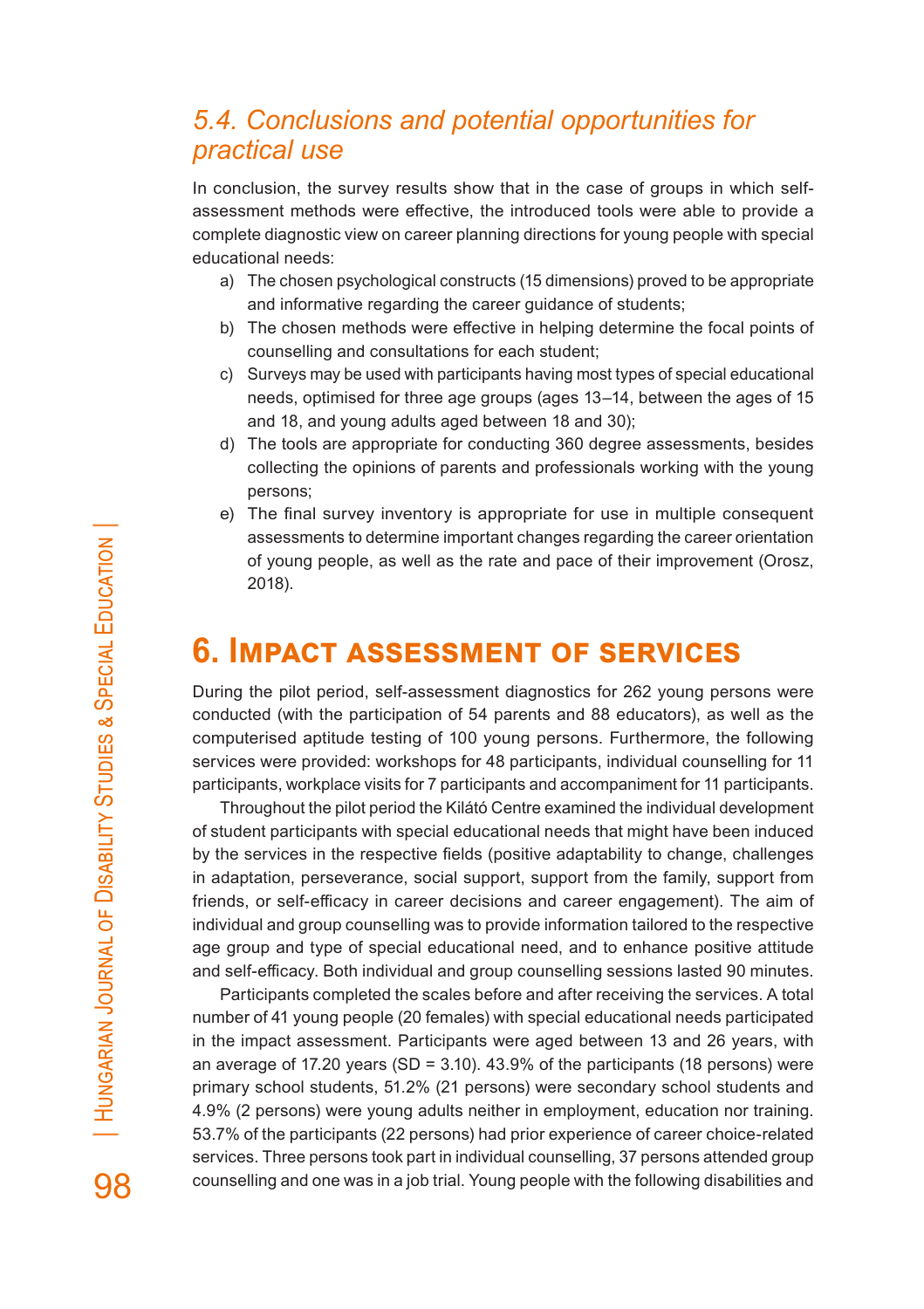disadvantages participated in the intervention: visual, speech and hearing impairments, physical and intellectual disability, dysgraphia, dyscalculia, dyslexia, behavioural and attention deficit disorders and autistic spectrum disorders.

During the impact assessment researchers compared the results of the participants on the bases of the following factors: positive adaptability to change, challenges in adaptation, perseverance, social support, support from the family, support from friends, self-efficacy in career decisions and career engagement. There was a significant rise in the level of self-efficacy in career decisions between the results of the pre-test and the post-test (*t*(39) = -2.67, *p* = 0.011), while no significant changes could be observed regarding the other assessed factors.

The results relating to self-efficacy in career decisions correspond with the content used in career counselling workshops, since there was a strong emphasis on this topic. Areas of self-efficacy – including self-efficacy in career decisions – are central elements in the system of career-management dimensions. Self-efficacy in career decisions plays a key role in behaviours related to career-building, and can be improved even in short interventions that utilise the power of various forms of selfefficacy information (e.g. learning from one's own success or the achievements of other people). The workshops at the Kilátó Centre use these methodologies (Török, 2019a).

### **7. Institutional professional protocol**

In the last phase of the development (in the summer of 2018), the institutional professional protocol and the activity-based description of the service process were finalised. The professional protocol summarises the main guidelines and tasks, including the role of the Kilátó Centre within the Piarist institutional system. The activity-based description addresses current definitions of career-planning and characteristics of target groups with special needs; in addition it introduces clientele with special educational needs and provides a detailed presentation of the institution's services in an activity matrix, organised by target groups. The matrix summarises the goals, process, outcomes and criteria of each service. The services are defined by the following activities:

- 1. Networking (obtaining information, contacting the target group);
- 2. Providing information (briefing on service content, contact);
- 3. Assessment of the situation and needs;
- 4. Complex diagnostics (diagnostics, skill- and aptitude-testing, and career guidance assessment);
- 5. Career guidance services (personal action planning, providing career information, individual and group consultation and counselling, job trials, and test-workshops);
- 6. Accompaniment: a professional relationship that supports personal and professional development through shaping the individual's attitudes, competences and personality;
- 7. Clearing of vacancies: individualised job opportunity mapping and placement;
- 8. Background activities related to the services.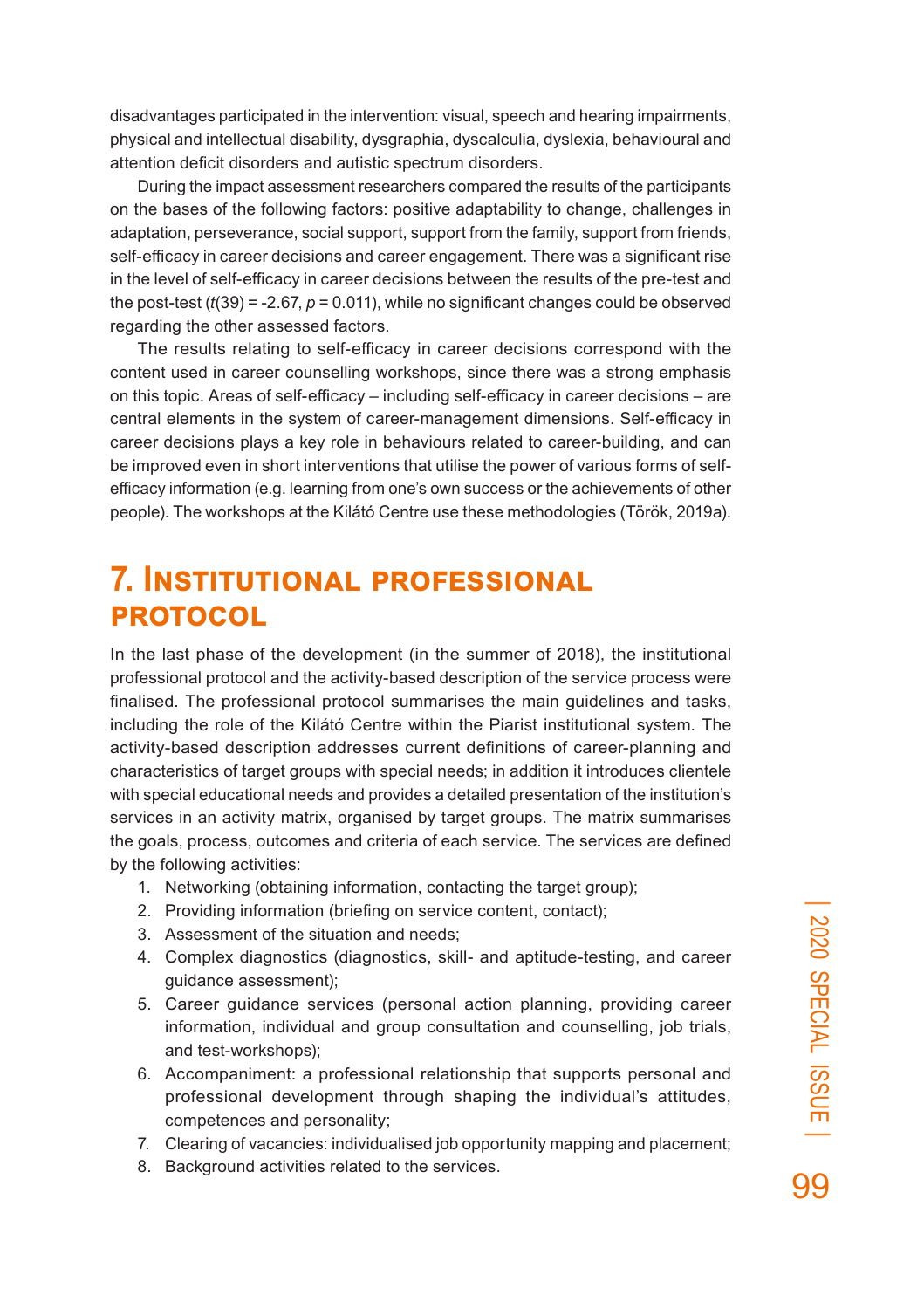The respective service units were described regarding each activity (19 activities in total), as well as the required methodology, resources (of staff and equipment), technology and time conditions, the administrative system and anticipated outcomes of the respective service (Galambos et al, 2018).

The activity-matrix provides help in planning, organising and executing each of the service activities, as well as setting the quality criteria in order to provide the client with the best possible service regardless of the location, time or provider (Török, 2019a).

### **8. The current situation of the Kilátó Piarist Centre**

The mission of the Kilátó Piarist Centre is to support the career-planning of students and young people with a need for special individual attention, to conduct research in order to promote the development of their capacities in an educational setting, and to help their transition to employment through an individually accompanied process, using the most up-to-date evidence-based tools and methods, and utilising the conserving and strengthening forces of the community.

To achieve this, the centre provides career-enhancing services for both individuals and groups to help them make successful career-decisions and improve competences, thus promoting a successful career. Furthermore, the centre aims to establish and operate an inspiring, inclusive and accepting social space that contributes to professional dialogue and cooperation, while also providing a space for innovation and creativity by engaging all actors in the career-planning process in community experiences. Through its career-based research and development activities, by engaging students and young people with a need for special individual attention, and empowering the innovation by the professionals working with these young people, the Kilátó Piarist Centre will become a strong methodological centre (Katona, 2020).

From 2020 onwards, the fully renovated and accessible building of the old Franciscan Monastery of Vác will be home to the Kilátó Piarist Centre. Plans for utilising the garden attached to the centre have also been developed. The primary purpose of the garden is to create a space for outdoor activities, supplementing the professional activities taking place indoors. For example, in some areas, gardening and park maintenance tasks can be demonstrated or practiced; also, other areas can be used for certain elements of sensitisation programmes.

During the pilot period, between January 2019 and May 2020, the Kilátó Centre helped nearly 400 young people with their career-planning, while also building strategic partnerships with educational and service institutions in Pest County. The centre provided services to students of 19 institutions throughout this period.

Besides the individual and group versions of self-assessment career diagnostic services, the diagnostic tools for assessing work competences are appropriate for measuring and improving professional, vocational and job-related competences. The tools used for aptitude tests are able to assess fine motor skills, sensory and motor performance and several cognitive, individual and social competences.

Activities of the centre also include career-planning for local youth and supporting the career guidance services of the Piarist institutions.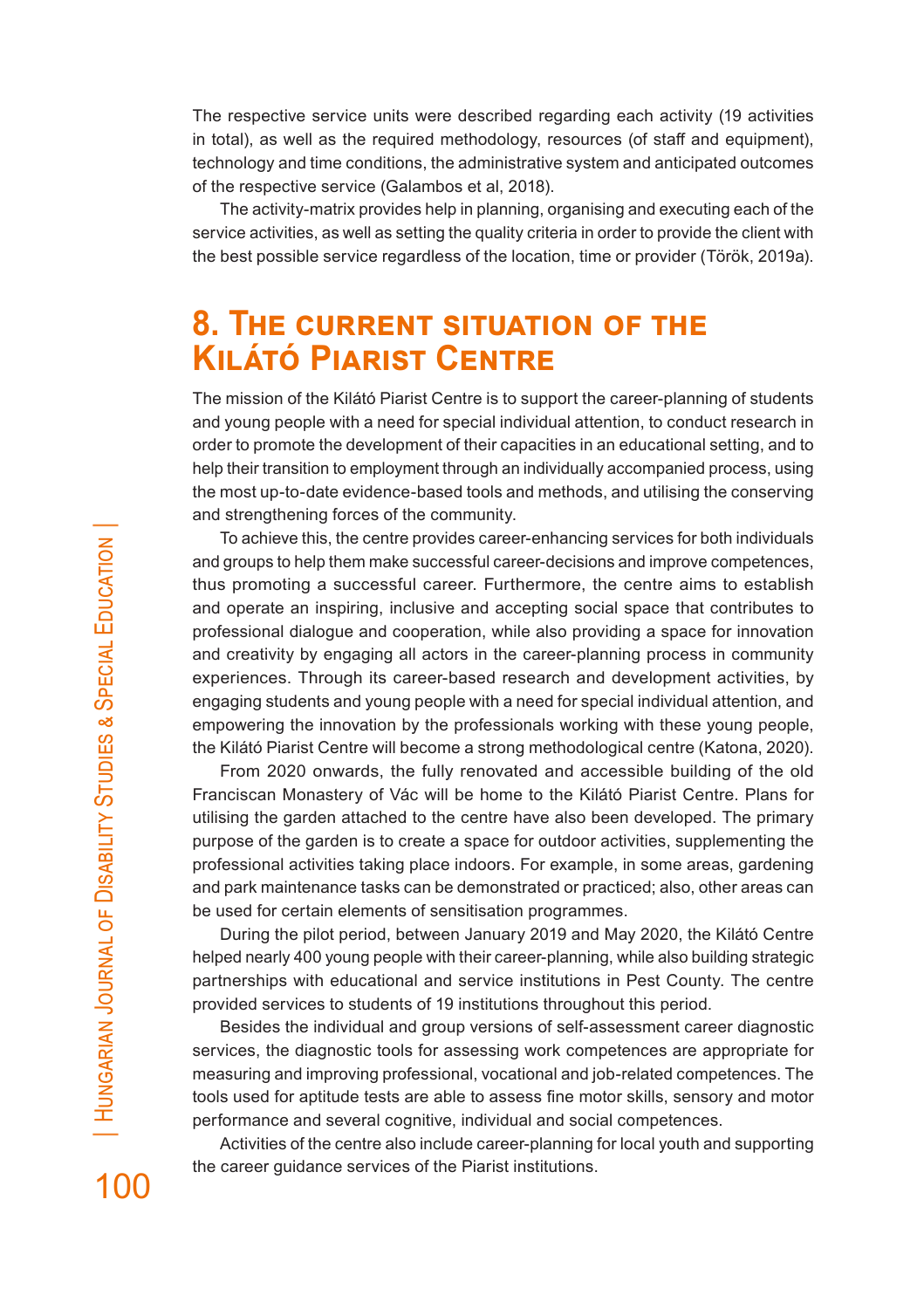Accompaniment is of central importance among the centre's activities. Through the process of personal attendance the Kilátó Centre's goal is to make the young people feel personally respected, and offers every possible tool to aid their educational, psychological and emotional, social and spiritual advancement. The Piarist concept of human nature shines through this mindset, as professionals in the centre regard the students as wholesome individuals – and as such, they experience constant and continuous change and improvement, and have a responsibility for this process.

The centre contributes to content development for career-planning, both as a curricular and extra-curricular activity, developing materials and organising careerplanning sessions and programmes (guidance day, camps and creative workshops).

The centre has created sensitisation programmes for four areas of disability and for three age groups (primary school students, secondary school students and college students). From a variety of services offered to employers, the centre has launched the sensitisation programme first, to prepare the admittance of young people with disabilities and recognise their achievements. At the same time, these programmes also became available to educational institutions.

The centre has developed an educational programme for teachers who wish to play an active role in career-planning in the near future.

The Kilátó Centre conducts its scientific research in cooperation with university research laboratories. Among these partners are the ELTE Bárczi Gusztáv Faculty of Special Needs Education, the ELTE Faculty of Education and Psychology and the ELTE Faculty of Primary and Pre-school Education, with whom the centre collaborates on research and other service development programmes in order to improve the career-related competences of young people. The Kilátó Centre provides thesis research opportunities for ELTE students and doctoral students and will also start to admit students for professional internships. Furthermore, the mentioned institutions support the development and realisation of one another's training (e.g. mentor training).

Since April 2019, the ELTE Faculty of Education and Psychology has participated in the resumption of vocational training in Göd, and is the professional lead of the guidance training, contributing – with the Pious Vocational School, Secondary School and College and the Kilátó Centre – to the development of a vocational training programme in Hungary. The cornerstones of this joint initiative are the following: launching research projects both in Hungary and abroad, shaping the educational background of the career guidance training. One of the most important aspects of this programme was the development of the career-module for the guidance class that was launched in the vocational institutions two years ago, as well as participation in running the programme and monitoring its effectiveness.

The purpose of the cooperation agreement with the ELTE Bárczi Gusztáv Faculty of Special Needs Education signed in July 2019 were – among others – starting joint research and educational projects, and providing career-planning services to young people with disabilities. Furthermore, the faculty creates the conditions for the professional monitoring system and the steps of the quality assurance process at the Kilátó Centre, besides providing constant monitoring in accordance with the jointly set goals and methods of quality assurance. The quality assurance of services at the Kilátó Centre is ensured by a group of specialists delegated by the ELTE Bárczi Gusztáv Faculty of Special Needs Education – as requested by the Foundation for Improving Special Needs Education (Gyógypedagógia Fejlesztéséért Alapítvány) –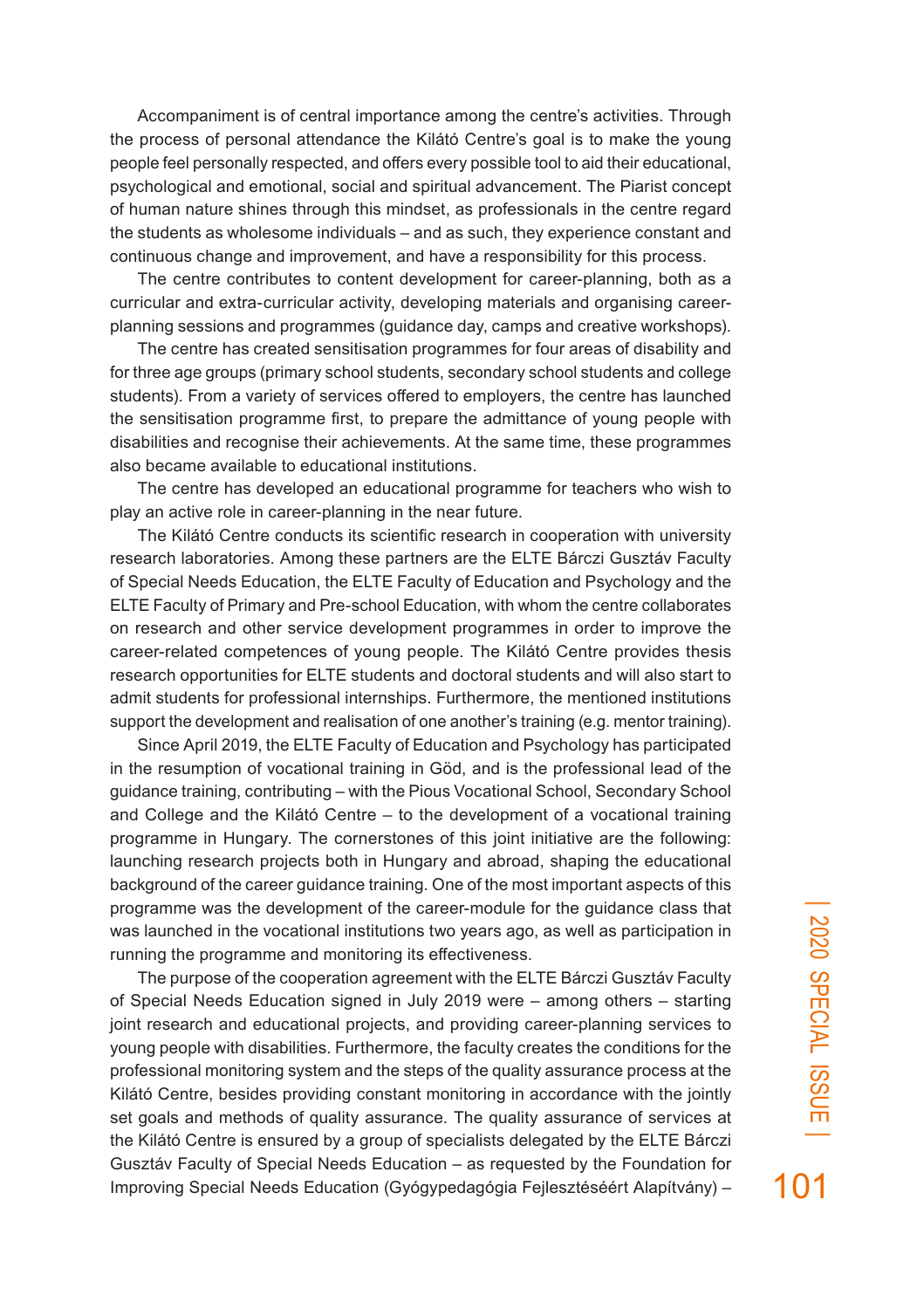in cooperation with employees of the Kilátó Centre. Their focus is to provide equal opportunities for service users and adapt these services to different types of special needs, following the principle of 'Nothing about us without us'.

### **Summary of the research and development process**

The data and experience compiled throughout the pilot period has served as a starting point for building the services, and future innovation will be based on continuous data gathering.

By means of this development a thorough, easy-to-access, evidence-based methodology has been created, which aims to support the career-building and employability of students and young adults with special educational needs; furthermore, it contributes to the social inclusion and transition to employment of young people with special needs (visual and hearing impairments, physical and intellectual disability, psychological developmental disorders and hyperactivity disorders) through easy, personalised access to related services.

The developed services and methodology put a special emphasis on accompaniment, as well as improving competences that contribute to the careerplanning and career-building processes in the long run, rather than supporting one-off decision making. Services also include engaging the supportive communities, with a special focus on cooperating with the families throughout the service process.

### **Acknowledgement**

The publication is written in accordance with the document of SZASZIF / 90-4 / 2020-ITM\_SZERZ, with the support of the Ministry of Innovation and Technology.

#### **References**

- Galambos K., Perlusz A., Szabó G. & Török R. (2018). *Kilátó Piarista Pályaorientációs és Munkaerőpiaci Fejlesztő Központ Intézményi szakmai protokoll az életpálya-tanácsadási szolgáltatások nyújtásához és fejlesztéséhez.* Kézirat [Kilátó Piarist Career Guidance and Labor Market Development Center's Institutional professional protocol for providing and developing career guidance services. Manuscript]. Budapest.
- Goldberg, R. J., Higgins, E. L., Raskind, M. H. & Herman, K. L. (2003). Predictors of Success in Individuals with Learning Disabilities: A Qualitative Analysis of a 20 $\square$ Year Longitudinal Study. *Learning Disabilities Research & Practice, 18*, 222–236. https://doi. org/10.1111/1540-5826.00077
- Katona M. (2020). A Piarista Kilátó Központ szerepvállalása a Piarista Rend Magyar Tartományának pedagógiai megújulásában [The role of Kilátó Piarist Center in the educational rejuvenation of the Hungarian Province of the Piarist Order]. Stratégiai dokumentum. Vác: Piarista Kilátó Központ,
- Oettingen, G. & Gollwitzer, P. (2010). Strategies of setting and implementing goals: Mental contrasting and implementation intentions. In J. E. Maddux (ed.), *Social psychological foundations of clinical psychology* (pp. 114–135). New York: Guilford.
- Orosz G. (2018). *A sajátos nevelési igényű fiatalok pályaorientációs felmérésére szolgáló mérőeszközök fejlesztésének eredményei*. Kézirat [Test development outcomes for career guidance assessment of young people with special educational needs. Manuscript]. Budapest.

102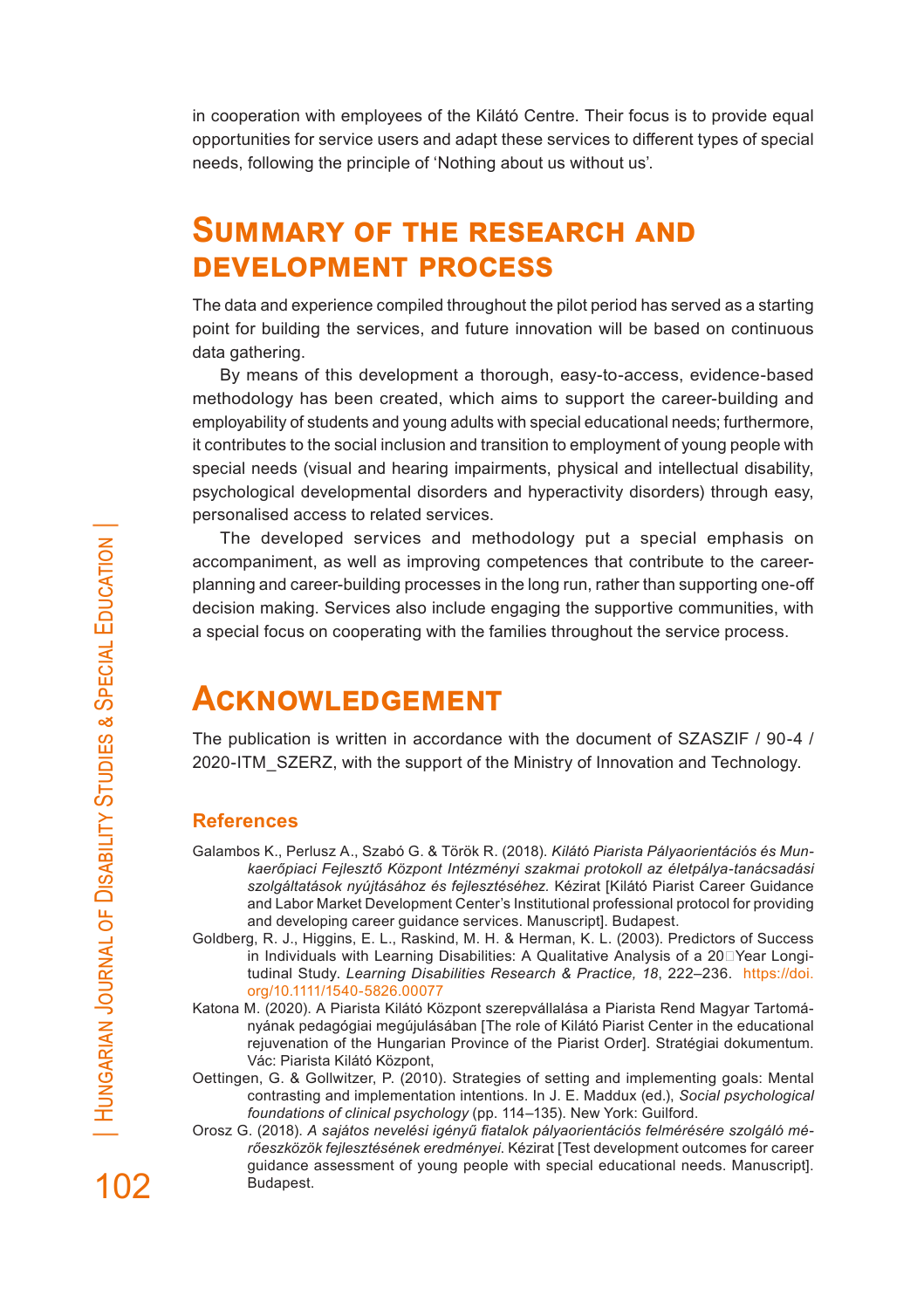- Török R. (2017). Különleges életpályák. In *A pályadöntések mesterei* [Masters of career decisions] (pp. 104–135). Budapest: Print & Pixel House Kiadó.
- Török R. (2019a). Pályaorientációs fejlesztés sajátos nevelési igényű fiatalok számára egy modellkísérlet kutatási eredményeinek bemutatása. In F-né Gönczi R., Gereben F-né & Lénárt Z. (eds), *Rehabilitáció – életkorok, intézmények, szükségletek és lehetőségek a szolgáltatások hazai rendszerében* [Rehabilitation – ages, institutions, needs and opportunities in the Hungarian service system] (pp. 269–273). Budapest: Magyar Gyógypedagógusok Egyesülete
- Török R. (2019b). A tanulásban akadályozott fiatalok pályadiagnosztikai jellegzetességei. In F-né Gönczi R., Gereben F-né & Lénárt Z. (eds), *Rehabilitáció – életkorok, intézmények, szükségletek és lehetőségek a szolgáltatások hazai rendszerében* [Rehabilitation – ages, institutions, needs and opportunities in the Hungarian service system] (pp. 264–268). Budapest: Magyar Gyógypedagógusok Egyesülete.